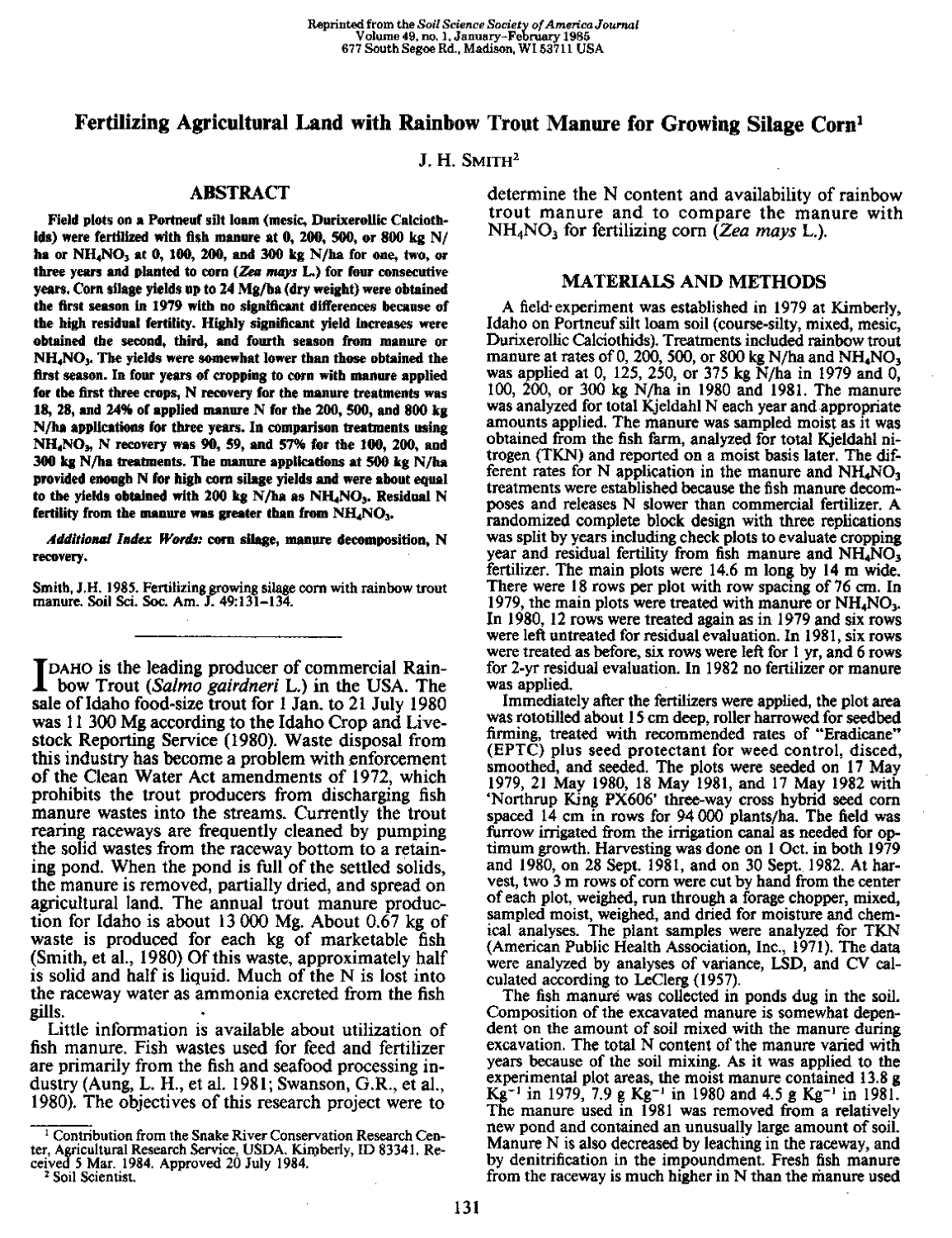in these experiments. The manure contains other nutrients such as P and K as well as trace elements (Kreiger, et al., 1985). The fertility rates will be referred to as 200M, 500M, and 800M for the manure treatments and as 100N, and 200N, and  $300N$  for the  $NH<sub>4</sub>NO<sub>3</sub>$  treatments. The nitrate soil test was 60 g  $Kg^{-1}$  N in the surface 30 cm before treatments were imposed. Soil levels of P and K were high, thereby eliminating response to these elements.

#### **RESULTS AND DISCUSSION**

Corn silage yields on a dry weight basis for four vears of cropping are given in Fig.  $\overline{1}$ . The general fertility level in the plot area was high when the treatments were imposed and decreased in the check plots with cropping to corn. This is reflected by yield decreases from 20 to 10 Mg/ha on the check plots from 1979 to 1981 with no further decrease for 1982. The 100N and 200M fertilizer treatments followed yield decrease trends but to a lesser extent than the check. After 1979, highly significant differences were observed between yields with  $NH<sub>4</sub>NO<sub>3</sub>$  or manure N and check treatments (Fig. 1, Table 1). For these treatment rates, the annually fertilized plots yielded more silage than those fertilized either two or one years. The 200N plots that were annually fertilized produced about 20 MG/ha silage in 1979 and 17 Mg/ha in each year 1980 and 1981. In 1982, following annual fertilizing, but with no N applied in 1982, the 200N plots yielded about 14 Mg silage/ha. Nitrogen applications at the  $200$  kg/ha rate produced higher silage vields than check plots **in** 1980 and 1981. Corn silage yields from the 300N plots were similar to those on the 200N plots except for a greater yield in the residual year (1982). In 1982, the 300N annually fertilized plots showed a better yield trend than the 200N annually fertilized



**Fig. 1.—Corn silage yield from plots fertilized with Rainbow trout** manure or NH<sub>4</sub>NO<sub>3</sub> fertilizer.

plots while yields from only the annually fertilized plots exceeded check plot yields due to residual fertility. In all cases, corn silage yields in 1980, 1981, and 1982 were less than those obtained in 1979. Whether this yield decline developed due to seasonal variation or other factors was not determined.

In the 500M plots, the silage yields remained at the level near 17 Mg/ha in 1980, 1981, and in the residual year. Corn silage yields for plots fertilized with fish manure for only one or two years declined in residual years. In all cases at the 500M and 800M rates, the manure-fertilized plots yielded significantly more corn silage than the check plots (Table 1). The  $500M$  and  $800M$  treatments produced virtually identical yields in all years, including the residual year (Fig. 1).

#### **Accumulative Fertilization Effects**

There was an upward trend in N-uptake with fertilization in 1979 (significant at 80% probability). Residual fertility in the plots, the general variability, and few degrees of freedom in the analysis prevented a higher level of significance. In later years, as cropping decreased residual fertility in the check plots, and as the addition of treatments by splitting plots increased statistical precision, treatment differences were highly significant (Table 1). In 1980, N uptake was significantly increased with each manure application in 1979 and 1980. Nitrogen uptake from the  $NH<sub>4</sub>NO<sub>3</sub>$  treatments increased in much the same manner as from the manure treatments, but no differences were observed in N uptake between the 200N and 300N treatments for 1980. Corn receiving N took up more than did corn utilizing residual N. In 1981, N uptake increased with increasing fertilization to almost the same extent as in 1980. In the 1982 cropping year, the influence on N uptake of N applied in 1979 with either manure or  $NH<sub>4</sub>NO<sub>3</sub>$  was almost entirely gone. Residual N from fertilization in 1979 and 1980 was still detected in the manure treatments but not in the  $NH<sub>4</sub>NO<sub>3</sub>$  treatments. There was a significant carryover of N on treatments that were fertilized with manure or  $NH<sub>4</sub>NO<sub>3</sub>$  for three years (1979, 1980, and 1981) (Table 2).

The 200M treatment was too low and did not consistently increase corn yield or N uptake relative to the controls. Nitrogen uptake increased with rate, but N utilization efficiency did not necessarily increase. In the residual treatments, N uptake from manure was

Table 1. Significance levels for corn silage yields reported in Fig. 1 and nitrogen uptake in Table 2.

| Factors          | 1979      | 1980  | 1981              | 1982  |
|------------------|-----------|-------|-------------------|-------|
|                  |           |       | Corn silage yield |       |
| Nitrogen         | NS        | 0.001 | 0.001             | 0.001 |
| Years fertilized | 98        | 0.001 | 0.001             | 0.001 |
| $N \times yr$    | -         | NS.   | 0.05              | 0.01  |
| LSD (0.05)       | -         | 2.3   | 2.7               | 2.8   |
| CV, %            | 15.2      | 8.5   | 12.5              | 14.1  |
|                  |           |       | Nitrogen uptake   |       |
| Nitrogen         | 0.20      | 0.001 | 0.001             | 0.001 |
| Years fertilized | н.        | 0.001 | 0.001             | 0.001 |
| $N \times yr$    |           | NS.   | 0.01              | 0.01  |
| LSD (0.05)       | $\bullet$ | 37    | 41                | 33    |
| CV, %            | 22.5      | 15.1  | 18.3              | 21.3  |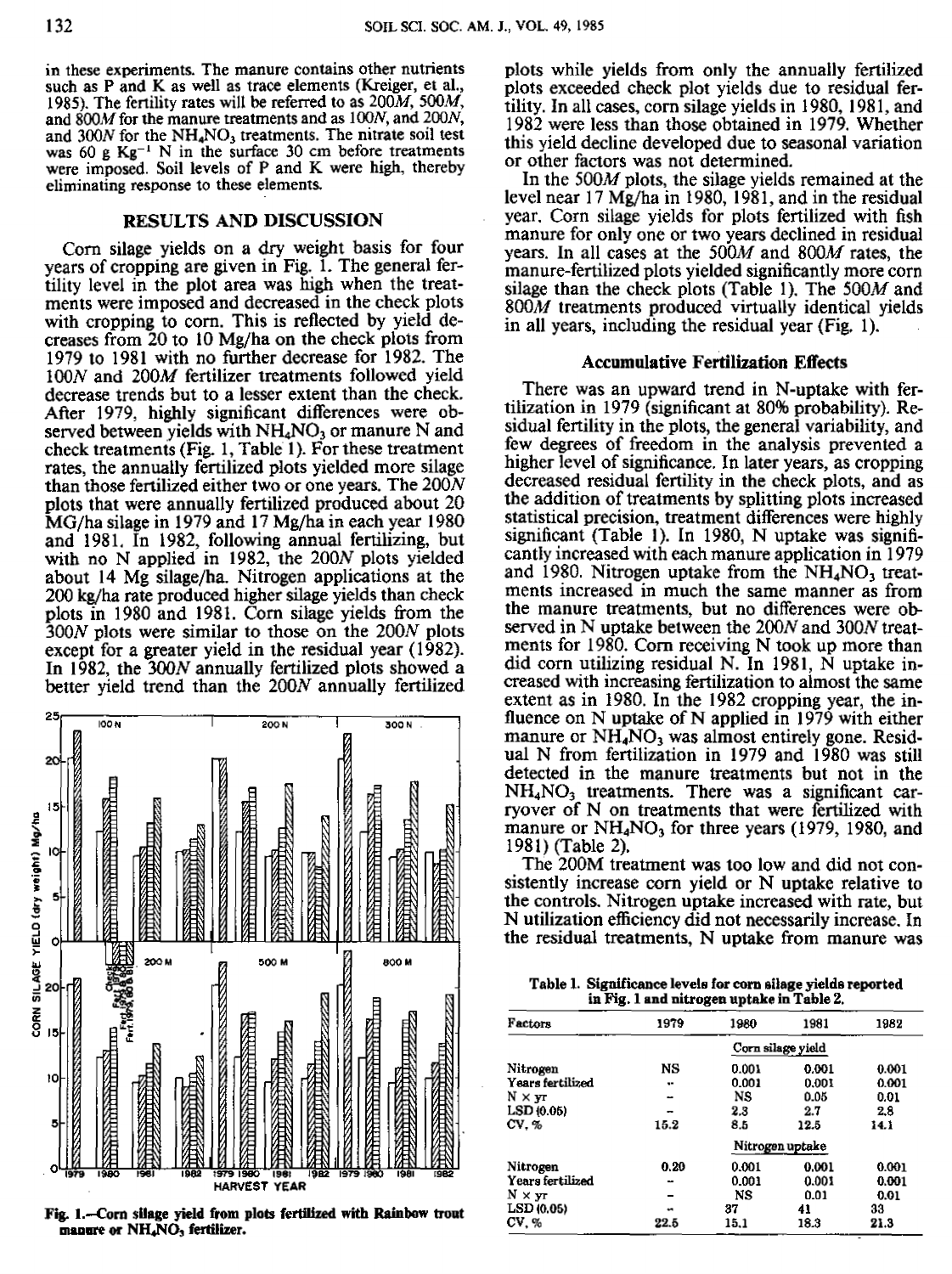|  |                                                      | Table 2. Nitrogen uptake by silage corn from fish manure |
|--|------------------------------------------------------|----------------------------------------------------------|
|  | or NH <sub>4</sub> NO <sub>3</sub> fertilized plots. |                                                          |

|        | Plots fertilized, years |      |           |      |       |                         |      |       |              |  |
|--------|-------------------------|------|-----------|------|-------|-------------------------|------|-------|--------------|--|
|        | 1979                    | 1979 | $79 - 80$ | 1979 | 79-80 | 79-80<br>$-81$          | 1979 | 79-80 | 79-80<br>-81 |  |
| Treat- | Harvest years           |      |           |      |       |                         |      |       |              |  |
| ment   | 1979                    |      | -1980     |      | 1981  |                         |      | 1982  |              |  |
|        |                         |      |           |      |       | nitrogen uptake, kg/ha- |      |       |              |  |
| Check  | 159                     | 86   | 81        | 63   | 61    | 73                      | 77   | 64    | 73           |  |
| 200M+  | 167                     | 94   | 126       | 71   | 96    | 104                     | 66   | 77    | 93           |  |
| 500M   | 215                     | 152  | 170       | 99   | 171   | 230                     | 85   | 105   | 184          |  |
| 800M   | 234                     | 160  | 218       | 80   | 205   | 304                     | 93   | 113   | 203          |  |
| 100N+  | 232                     | 130  | 169       | 76   | 105   | 170                     | 73   | 78    | 101          |  |
| 200N   | 201                     | 145  | 184       | 82   | 114   | 269                     | 74   | 57    | 110          |  |
| 300N   | 266                     | 158  | 192       | 81   | 128   | 338                     | 59   | 74    | 137          |  |
| LSD    | <b>NS</b>               | 37   | 37        | 41   | 41    | 41                      | 33   | 33    | 33           |  |

 $\dagger M$  is manure, N is NH, NO<sub>3</sub>.

greater than from  $NH<sub>4</sub>NO<sub>3</sub>$  because more N was applied in manure treatments. After the 1980 cropping year, N uptake on treatments that received either form of N in 1979 only, was not different from the check treatment.

#### **N Utilization or Recovery**

In estimating N utilization efficiency by corn it was necessary to make certain assumptions, some of which are subject to error. Lacking absolute values, it was assumed that no loss occurred from leaching, volatilization, or denitrification. These assumptions were based on 90 to 100% recovery of N from the 100N treatment and will be more nearly correct with low than high N applications (Table 3). Nitrogen uptake in corn from each year's check plots was subtracted from N uptake in the corn from treated plots and these values tabulated for each level of fertilization. The net N uptake from either fertilizer source was then calculated as a percentage of the N applied (Table 3). This percentage may also be considered to be equal to the percentage of manure decomposition, as well as the percentage of N recovered from the manure during four cropping seasons.

Decomposition percentages at the highest manure application rates could have been higher than the percentage of N recovered due to some unidentified N losses, but, lacking absolute values, this was the best assumption available and was used as described.

The 500M rate appears to be the best rate because of maximum corn silage yields. However, even at the "best rate" relatively low N recovery was obtained. With a single 500M application and corn grown four years, 34% of the manure N was recovered. With the three manure applications where 1500 kg N/ha was applied, 420 kg  $N/m$  or 28% of the applied N was recovered in the corn silage. At the high manure application rates, after three years manuring, much of the manure probably remained undecomposed in the soil, while some of the manure N may have been lost to leaching, denitrification, or immobilization in soil biomass.

The 800M treatments gave lower N recovery percentage than the 500M treatments, with 24% N recovery from either one, two, or three years of manure treatments and four cropping years.

**Table 3. Nitrogen application, uptake, and recovery with silage corn for cropping years 1979 through 1982 from plots** fertilized with rainbow trout manure or NH<sub>4</sub>NO<sub>3</sub>.

|                   | Plots fertilized, years |               |       |                          |       |       |                     |               |                 |
|-------------------|-------------------------|---------------|-------|--------------------------|-------|-------|---------------------|---------------|-----------------|
| Treat-<br>ment    | 1979                    |               |       | 1979-1980                |       |       | 1979-1980-1981      |               |                 |
|                   | N<br>applied            | N up-<br>take | N re- | N<br>covery applied take | N up- | N re- | N<br>covery applied | N up-<br>take | N re-<br>covery |
|                   | — kg/ha ——              |               | %     | kg/ha-                   |       | %     | kg/ha-              |               | %               |
| Check             | $\mathbf 0$             | 379           | -     | 0                        | 379   |       | 0                   | 379           | -               |
| 200M <sup>+</sup> | 200                     | 398           | 10    | 400                      | 455   | 19    | 600                 | 490           | 18              |
| 500M              | 500                     | 551           | 34    | 1000                     | 661   | 28    | 1600                | 799           | 28              |
| 800M              | 800                     | 567           | 24    | 1600                     | 770   | 24    | 2400                | 959           | 24              |
| 100N+             | 125                     | 511           | 106   | 225                      | 584   | 91    | 325                 | 672           | 90              |
| <b>200N</b>       | 250                     | 502           | 49    | 450                      | 556   | 39    | 650                 | 764           | 59              |
| 300N              | 375                     | 563           | 49    | 675                      | 660   | 42    | 975                 | 933           | 67              |

 $\dagger$  *M* is manure, *N* is NH<sub>4</sub>NO<sub>3</sub>.

Nitrogen recovery from the  $NH<sub>4</sub>NO<sub>3</sub>$ -fertilized plots ranged from about 100% to 39% of the applied N in four years with the various N application rates (Table 3). The near 100% N recovery with the low N application rate indicates than leaching and denitrification were minor factors in this portion of the experiment, although with high applications of manure there is the possibility for anaerobic conditions developing and some denitrification occurring. This is a factor that was not evaluated in this experiment, although the factors that promote denitrification may readily have been present in the field (Meek, et al., 1974 and Smith et al., 1976).

The relatively low manure decomposition percentage estimates of the rainbow trout manure may raise some questions. The nature of the manure probably accounts for its low decomposition rate. The manure is voided by fish into moving water and is thoroughly leached of soluble components. The manure has the appearance of undigested feed, but after digestion, collection, and drying it was much lower in N than the fish feed. Since fish excrete most of their waste N as urine and as  $NH<sub>3</sub>$  through the gills, these soluble components are lost into the raceway water and are not recoverable. Loss of soluble N may in part account for the relatively slow decomposition observed in the manure used in this experimental study.

The fish manure, when applied at fairly high rates to provide the nutrients needed for growing crops, has a relatively long-lasting residual value that can be used for growing crops in succeeding years. The residual value of the manure can be calculated from the data presented here and can be used to calculate manure applications needed to meet desired fertilization levels in future years. According to the method proposed by Pratt, et al. (1973), for the 500M treatment applied only in 1979, and evaluated for residual N availability and decomposition, the following applies: in the first year 12% of the 500 kg N was utilized by corn, in the second year 16% of the remaining 441 kg N was utilized, in the third year 10% of the remaining 370 kg N was utilized, and in the fourth year 2% of the remaining 334 kg N was utilized. Assuming uptake equals decomposition, this would produce a decomposition series of 12, 16, 10, 2, indicating those percentages of the residual manure decomposing in the successive years. These values are probably lower than